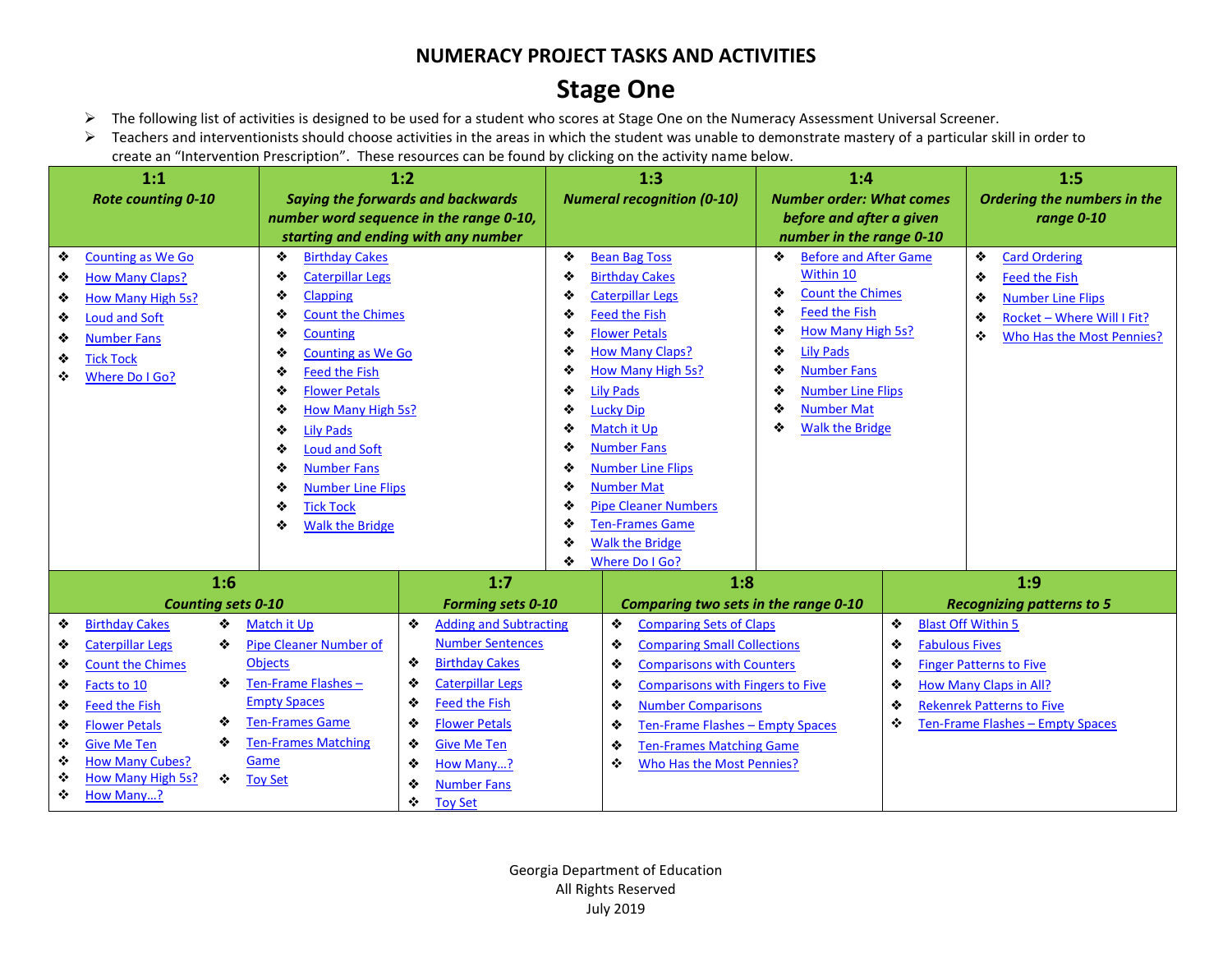### **Stage Two**

- ➢ The following list of activities is designed to be used for a student who scores at Stage Two on the Numeracy Assessment Universal Screener.
- ➢ Teachers and interventionists should choose activities in the areas in which the student was unable to demonstrate mastery of a particular skill in order to create an "Intervention Prescription". These resources can be found by clicking on the activity name below.

| 2:1                               | 2:2                                                       | 2:3                                  | 2:4                                       | 2:5                                             | 2:6                                                |  |  |
|-----------------------------------|-----------------------------------------------------------|--------------------------------------|-------------------------------------------|-------------------------------------------------|----------------------------------------------------|--|--|
| Rote counting 0-20                | <b>Saying the forwards and</b>                            | <b>Numeral recognition 0-20</b>      | <b>Number order: What</b>                 | Ordering the numbers in                         | <b>Counting sets 0-20</b>                          |  |  |
|                                   | backwards number word sequence                            |                                      | comes before and                          | the range 0-20                                  |                                                    |  |  |
|                                   | in the range 0-20, starting and<br>ending with any number |                                      | after a given number<br>in the range 0-20 |                                                 |                                                    |  |  |
| <b>Apple Cards</b><br>❖           | <b>Before and After</b><br>❖                              | ❖<br><b>Apple Cards</b>              | ❖<br><b>Before and After</b>              | ❖<br><b>Card Ordering</b>                       | <b>Birthday Cake Candles</b><br>❖                  |  |  |
| ❖<br><b>Clapping</b>              | ٠<br><b>Clapping</b>                                      | ❖<br><b>Birthday Cake Candles</b>    | ❖<br><b>Counting Mimes</b>                | ❖<br><b>Caterpillar Legs</b>                    | ❖<br><b>Caterpillar Legs</b>                       |  |  |
| ❖<br><b>Count and Stop</b>        | <b>Counting</b><br>❖                                      | ❖<br><b>Caterpillar Legs</b>         | ❖<br>High 5s to 20                        | ❖<br><b>Counting as We Go</b>                   | ❖<br><b>Chains</b>                                 |  |  |
| ❖<br><b>Counting</b>              | ❖<br><b>Count and Stop</b>                                | <b>Feed the Elephants</b><br>❖       | <b>Lily Pads</b><br>❖                     | High 5s to 20<br>❖                              | ❖<br>High 5s to 20                                 |  |  |
| <b>Counting Mimes</b><br>❖        | ❖<br><b>Counting Mimes</b>                                | High 5s to 20<br>❖                   | <b>Number Fans</b><br>❖                   | ❖<br>Rocket - Where Will I Fit?                 | ❖<br><b>How Many Drops?</b>                        |  |  |
| ❖<br><b>Counting as We Go</b>     | ❖<br><b>Counting as We Go</b>                             | ❖<br>Lady Bug Gets Her               | ❖<br><b>Number Mat</b>                    | ❖<br>Who is the Richest?                        | ❖<br><b>How Many Cubes?</b>                        |  |  |
| High 5s to 20<br>❖                | ❖<br>High 5s to 20                                        | <b>Spots</b>                         | ٠<br><b>Walk the Bridge</b>               |                                                 | <b>Lady Bug Gets Her Spots</b><br>❖                |  |  |
| ❖<br><b>Number Fans</b>           | ❖<br><b>Lily Pads</b>                                     | <b>Lily Pads</b><br>❖                |                                           |                                                 | ❖<br>Match it Up                                   |  |  |
|                                   | ❖<br><b>Number Fans</b>                                   | <b>Lucky Dip</b><br>❖                |                                           |                                                 | Ten-Frame Flashes-<br>❖                            |  |  |
|                                   | ❖<br><b>Number Mat</b>                                    | ❖<br>Match it Up                     |                                           |                                                 | <b>Empty Spaces</b>                                |  |  |
|                                   | <b>Walk the Bridge</b><br>❖                               | <b>Number Fans</b><br>❖              |                                           |                                                 | <b>Ten-Frames Game</b><br>❖                        |  |  |
|                                   |                                                           | <b>Number Mat</b><br>❖               |                                           |                                                 | <b>Toy Collection</b><br>❖                         |  |  |
|                                   |                                                           | <b>Pipe Cleaner Numbers</b><br>❖     |                                           |                                                 |                                                    |  |  |
|                                   |                                                           | ❖<br><b>Ten-Frames Game</b>          |                                           |                                                 |                                                    |  |  |
|                                   |                                                           | <b>Toy Collection</b><br>❖           |                                           |                                                 |                                                    |  |  |
|                                   |                                                           | <b>Walk the Bridge</b><br>❖          |                                           |                                                 |                                                    |  |  |
| 2:7                               | 2:8                                                       | 2:9                                  |                                           | 2:10                                            | 2:11                                               |  |  |
| <b>Forming sets 0-20</b>          | <b>Comparing two numbers in</b>                           | Instantly recognizing patterns to 10 |                                           | Solving addition problems to 20                 | Solving subtraction problems from                  |  |  |
|                                   | the range 0-20 using<br>number cards                      |                                      |                                           | by joining sets and counting all<br>the objects | 20 separating sets and counting all<br>the objects |  |  |
| <b>Birthday Cake Candles</b><br>❖ | ❖<br>❖<br><b>Comparisons with</b>                         | Adding and Subtracting with One Hand | ❖                                         | <b>Adding and Subtracting with</b>              | ❖<br><b>Both Hands</b>                             |  |  |
| ❖<br><b>Caterpillar Legs</b>      | <b>Number Cards</b><br>❖                                  | <b>Both Hands</b>                    | <b>One Hand</b>                           |                                                 | ❖<br><b>Challenging Hands Problems</b>             |  |  |
| <b>Chains</b><br>❖                | ❖<br><b>Compatible Numbers to</b><br>❖                    | <b>Compatible Numbers to Ten</b>     | <b>Both Hands</b><br>❖                    |                                                 | ❖<br><b>Teens and Fingers</b>                      |  |  |
| <b>How Many Drops?</b><br>❖       | <b>Ten</b><br>❖                                           | <b>Dinosaur Stomp</b>                | ❖                                         | <b>Challenging Hands Problems</b>               |                                                    |  |  |
| ❖<br>Lady Bug Gets Her            | Ten-Frame Flashes-<br>❖<br>❖                              | <b>Fabulous Fives</b>                | <b>Dinosaur Stomp</b><br>❖                |                                                 |                                                    |  |  |
| <b>Spots</b>                      | <b>Empty Spaces</b><br>❖                                  | <b>Finger Patterns to 10</b>         | ❖                                         | <b>Joining Sets Using Counters</b>              |                                                    |  |  |
| <b>Number Fans</b><br>❖           | ❖                                                         | <b>How Many Claps in All?</b>        | ❖                                         | <b>Lady Bug Friends</b>                         |                                                    |  |  |
| <b>Toy Collection</b><br>❖        | ❖                                                         | <b>Rekenrek Patterns to Ten</b>      |                                           |                                                 |                                                    |  |  |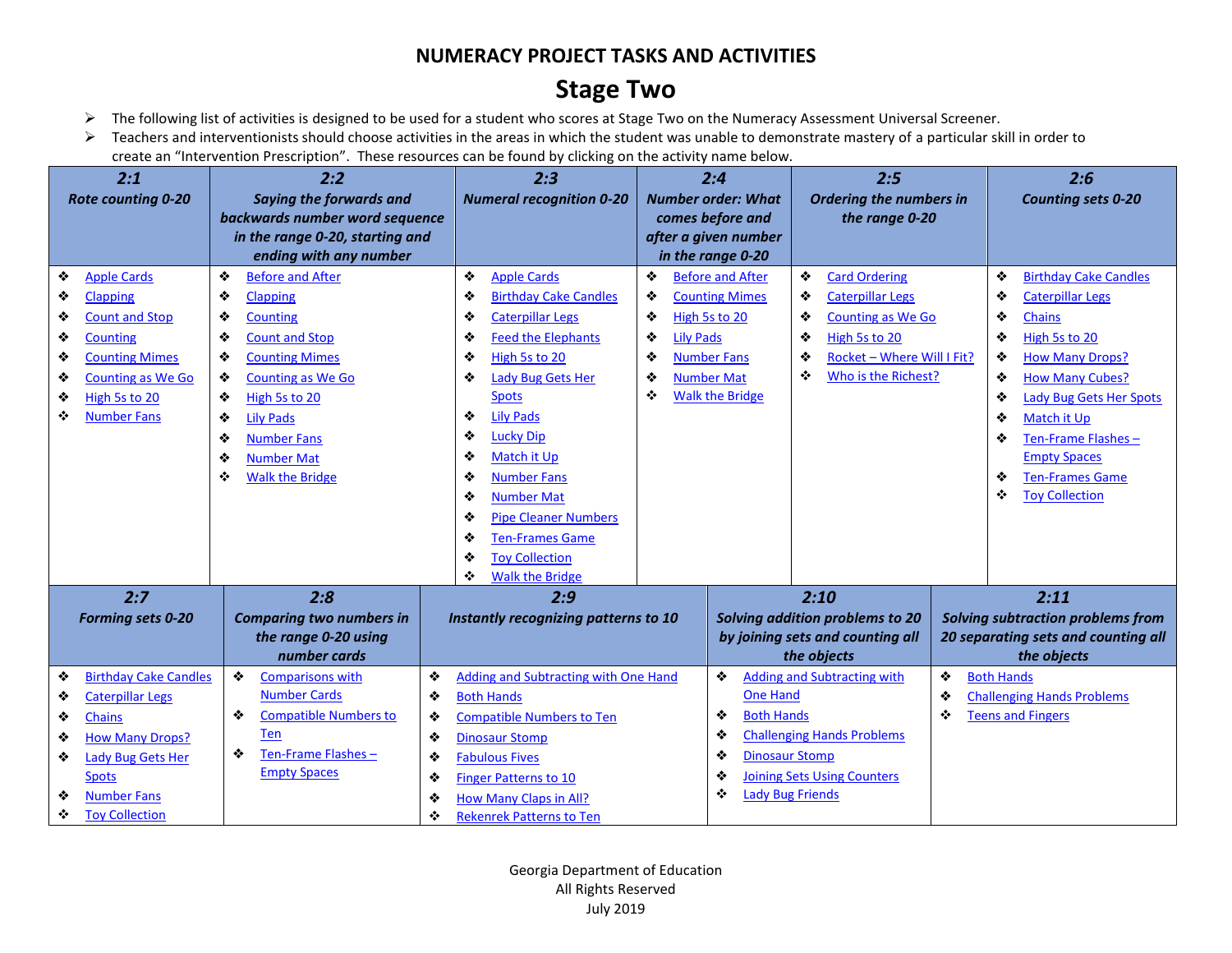# **Stage Three**

- ➢ The following list of activities is designed to be used for a student who scores at Stage Three on the Numeracy Assessment Universal Screener.
- ➢ Teachers and interventionists should choose activities in the areas in which the student was unable to demonstrate mastery of a particular skill in order to create an "Intervention Prescription".
- $\triangleright$  These resources can be found by clicking on the activity name below.

| 3:1<br><b>Rote counting 0-50</b>                                                                                                                               | 3:2<br><b>Saying the forwards and</b><br>backwards number word<br>sequence in the range 0-50,<br>starting and ending with any<br>number     | 3:3<br><b>Numeral recognition</b><br>$0 - 50$                                                                                                                                        | 3:4<br><b>Number order: What</b><br>comes before and after a<br>given number in the<br>range 0-50       | 3:5<br><b>Ordering the numbers in</b><br>the range 0-50                                                | 3:6<br><b>Counting up to 50 objects</b><br>by grouping the objects<br><i>in tens</i>                             |
|----------------------------------------------------------------------------------------------------------------------------------------------------------------|---------------------------------------------------------------------------------------------------------------------------------------------|--------------------------------------------------------------------------------------------------------------------------------------------------------------------------------------|---------------------------------------------------------------------------------------------------------|--------------------------------------------------------------------------------------------------------|------------------------------------------------------------------------------------------------------------------|
| ❖<br><b>Bead Counting</b><br>Clapping from 0-50<br>❖<br>❖<br><b>Counting As We Go</b><br>❖<br><b>Outdoor Counting 0-50</b><br><b>Puppet Counting 0-50</b><br>❖ | ❖<br>Backwards, Forwards, and In-<br><b>Between</b><br>❖<br><b>Clapping Forwards and</b><br><b>Backwards</b><br>❖<br><b>Walk the Bridge</b> | ❖<br><b>Arrow Cards</b><br>❖<br><b>Birthday Cakes</b><br>❖<br><b>Caterpillar Legs</b><br>❖<br><b>Creating Numbers</b><br>❖<br><b>Lucky Counting</b><br>❖<br><b>Number Line Flips</b> | ❖<br><b>Lily Pads</b><br>Number Line Flips-<br>❖<br><b>Before and After</b><br>❖<br><b>Number Wheel</b> | ❖<br><b>Clothesline Cards</b><br>Who is the Richest?<br>❖<br>❖<br>Rocket-Where will I Fit?             | ❖<br><b>Bead Strings</b><br><b>Tens and Ones with</b><br>❖<br><b>Ten-Frames</b><br>❖<br><b>Tens in Tens</b>      |
|                                                                                                                                                                |                                                                                                                                             |                                                                                                                                                                                      |                                                                                                         |                                                                                                        |                                                                                                                  |
| 3:7<br><b>Comparing two numbers</b><br>in the range 0-50 using<br>number cards                                                                                 | 3:8<br>Instantly recognizing patterns<br>to 10, including doubles                                                                           | 3:9<br><b>Recalling facts within</b><br>5, and doubles to 10                                                                                                                         | 3:10<br><b>Solving addition</b><br>problems to 20 by<br>counting all the objects<br>in their head       | 3:11<br><b>Solving subtraction</b><br>problems from 20 by<br>counting all the objects in<br>their head | 3:12<br>Solving addition and<br>subtraction problems<br>with decade numbers by<br>counting tens in their<br>head |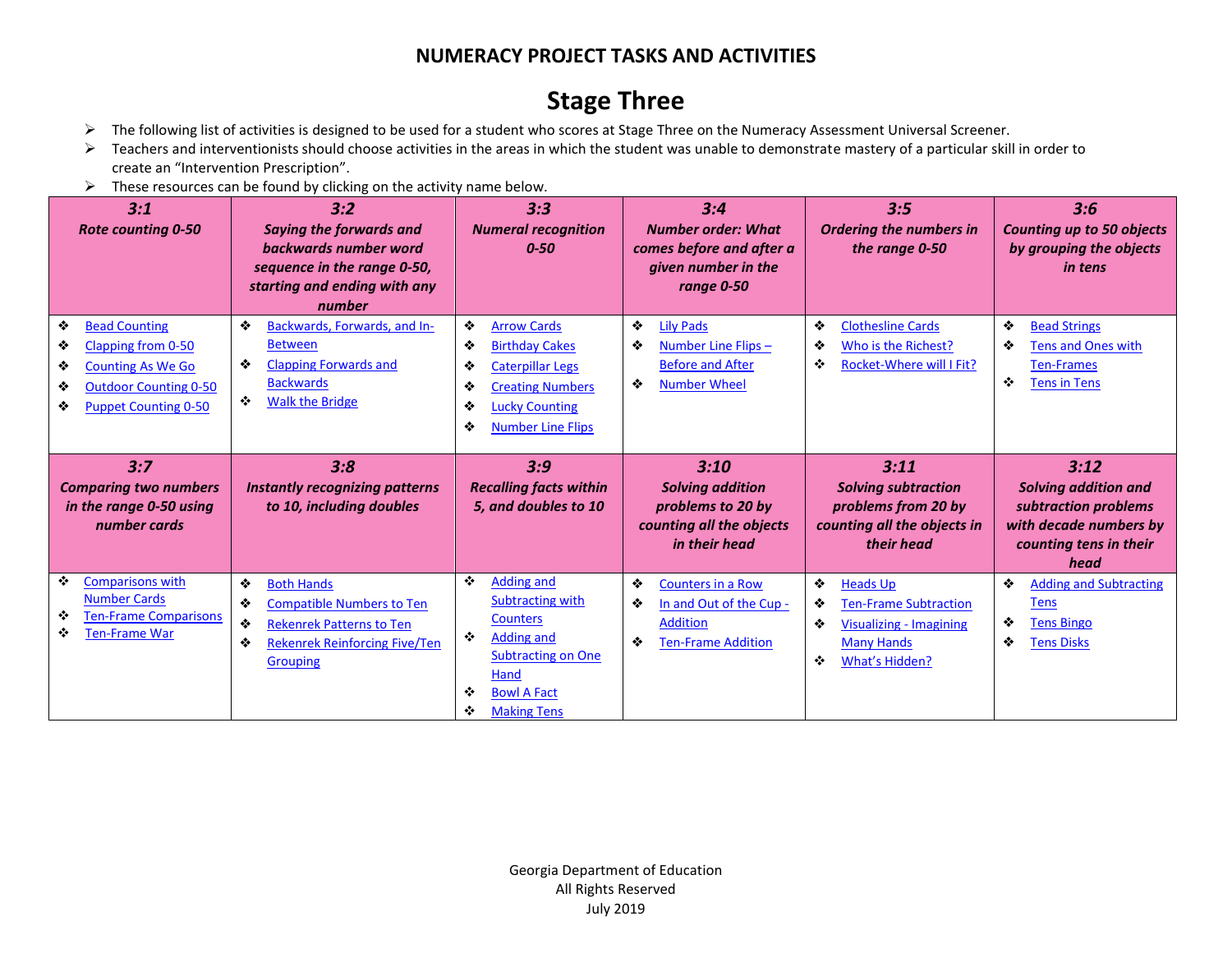### **Stage Four**

- ➢ The following list of activities is designed to be used for a student who scores at Stage Four on the Numeracy Assessment Universal Screener.
- ➢ Teachers and interventionists should choose activities in the areas in which the student was unable to demonstrate mastery of a particular skill in order to create an "Intervention Prescription". These resources can be found by clicking on the activity name below.

| 4:1<br><b>Rote counting 0-100</b><br>Clapping to 100<br>❖                                                                                                                                                         | 4:2<br><b>Saying the forwards and backwards</b><br>number word sequence in the range 0-100,<br>starting and ending with any number<br>❖<br><b>Clapping Forwards and Backwards</b>                                                          | 4:3<br><b>Numeral recognition</b><br>$0 - 100$<br>❖<br><b>Creating Numbers</b>                     | 4:4<br><b>Number order: What comes</b><br>before and after a given<br>number in the range 0-100<br>❖<br><b>Lily Pads</b>      | 4:5<br><b>Ordering the numbers in</b><br>the range 0-100<br>❖<br><b>Arrow Cards</b>                    | 4:6<br><b>Comparing two numbers</b><br>in the range 0-100 using<br>number cards<br>❖<br><b>Comparisons with</b>                              |
|-------------------------------------------------------------------------------------------------------------------------------------------------------------------------------------------------------------------|--------------------------------------------------------------------------------------------------------------------------------------------------------------------------------------------------------------------------------------------|----------------------------------------------------------------------------------------------------|-------------------------------------------------------------------------------------------------------------------------------|--------------------------------------------------------------------------------------------------------|----------------------------------------------------------------------------------------------------------------------------------------------|
| Counting to 100<br>❖<br>❖<br><b>Outdoor Counting 0 to</b><br>100                                                                                                                                                  | ❖<br><b>Outdoor Counting 0-100 - Forwards</b><br>and Backwards<br><b>Walk the Bridge</b><br>❖                                                                                                                                              | ❖<br><b>Lucky Dip</b><br>❖<br>Number Hangman<br>❖<br><b>Number Line Flips</b>                      | ❖<br>Number Line Flips-<br><b>Before and After</b><br><b>Number Wheel</b><br>❖                                                | ❖<br><b>Clothesline Cards</b><br><b>Rocket - Where Will I</b><br>❖<br>Fit?<br>❖<br>Who is the Richest? | <b>Number Cards</b><br>❖<br><b>Comparing Two-</b><br><b>Digit Numbers</b><br>❖<br><b>Ten-Frame</b><br><b>Comparisons</b>                     |
| 4:7<br><b>Saying the forwards and</b><br>backwards number word<br>sequences in the range 0-100<br>for twos, fives, and tens                                                                                       | 4:8<br>Recalling the facts up to 10,<br>and the teen facts                                                                                                                                                                                 |                                                                                                    | 4:10<br><b>Solving addition problems</b><br>to 100 by counting on in<br>their head                                            | 4:11<br><b>Solving subtraction</b><br>problems to 100 by<br>counting back in their<br>head             | 4:12<br><b>Solving addition and</b><br>subtraction problems<br>using groups of tens                                                          |
| <b>Bead String Benchmarks</b><br>❖<br><b>Beep</b><br>❖<br>❖<br><b>Number Path</b>                                                                                                                                 | ❖<br><b>Adding and Subtracting with Counters</b><br><b>Addition Flash Cards</b><br>❖<br>❖<br><b>Building Teens</b><br>❖<br><b>Make Ten</b><br>❖<br><b>Number Boggle</b><br>❖<br><b>Teen Numbers</b><br>❖<br><b>Ten-Frames Teen Numbers</b> | ❖<br><b>Bead Strings</b><br>❖<br>Close to 100<br>❖<br><b>Ten in Tens</b><br>❖<br>Zap               | ❖<br><b>Addition Spin</b><br><b>Change Unknown</b><br>❖<br>❖<br>Peek-a-Boo Adding<br>Teddy Bear Walk-<br>❖<br><b>Addition</b> | ❖<br><b>Counting Back</b><br>❖<br><b>Race to Zero</b><br>❖<br>Teddy Bear Walk -<br><b>Subtraction</b>  | ❖<br><b>Adding Tens With</b><br><b>Base Ten Models</b><br><b>Adding Tens With</b><br>❖<br><b>Visualizing</b><br>❖<br><b>Subtracting Tens</b> |
| 4:13<br><b>Solving multiplication problems using</b><br>skip counting by twos, fives, and tens                                                                                                                    | 4:14<br>Solve division problems by equal<br>sharing in ones, twos, and fives                                                                                                                                                               | 4:15<br><b>Finding halves and quarters of sets,</b><br>regions, and objects by sharing             |                                                                                                                               | 4:16<br><b>Finding simple fractions of regions</b>                                                     | 4:17<br><b>Finding fractions of sets by</b><br>sharing                                                                                       |
| ❖<br><b>Animal Arrays</b><br><b>Array Games</b><br>❖<br><b>Blank Grids</b><br>❖<br>❖<br><b>Hit the Spot</b><br><b>Multiplication In and Out Game</b><br>❖<br><b>Number Strips</b><br>❖<br><b>Smiley Face</b><br>❖ | ❖<br><b>Cookie Boxes</b><br>❖<br><b>Fair Tickets</b><br>❖<br><b>Making Trains</b>                                                                                                                                                          | ❖<br><b>Equal Groups</b><br><b>Halves and Quarters</b><br>❖<br>❖<br><b>Pattern Block Fractions</b> | ❖<br>❖<br>❖                                                                                                                   | ❖<br><b>Creating Fractions</b><br>Same but Different<br>❖<br><b>Wafer Cookies</b><br>❖                 | <b>Exploring Fractions</b><br><b>Fair Shares</b><br><b>Making Wholes</b>                                                                     |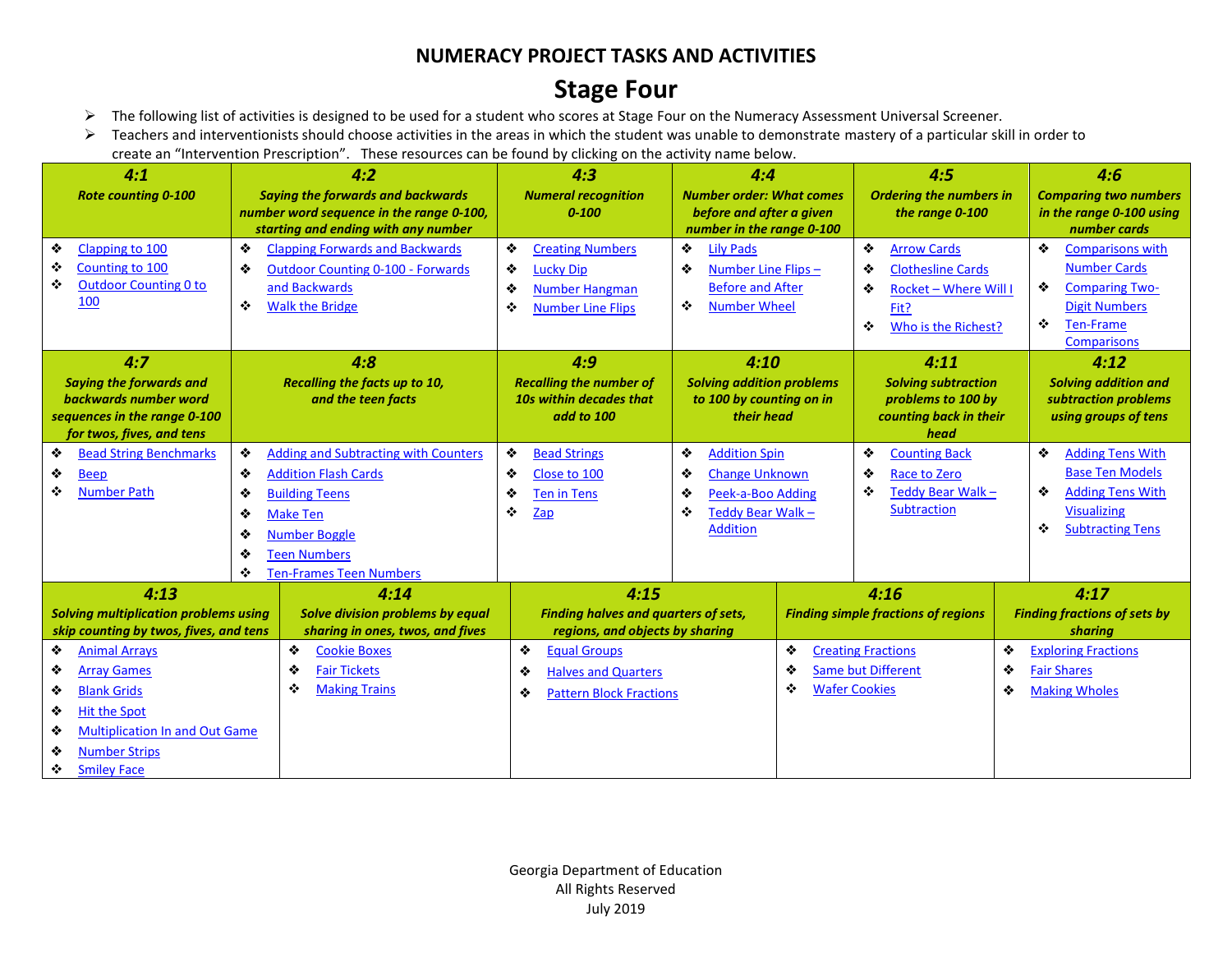## **Stage Five**

- ➢ The following list of activities is designed to be used for a student who scores within Stage Five on the Numeracy Assessment Universal Screener.
- ➢ Teachers and interventionists should choose activities in the areas in which the student was unable to demonstrate mastery of a particular skill in order to create an "Intervention Prescription". These resources can be found by clicking on the activity name below.

| 5:1<br><b>Identify numbers in the</b><br>range 0-1,000                                                                                                                                  | 5:2<br>Say the forwards and backwards number word sequences by ones, ten,<br>hundreds, and thousands in the range of 0-1,000,000, including finding<br>numbers that are 10, 100, and 1,000 more or less than a given number |                                                                                                                                                  | 5:3<br>Order the numbers in the range<br>$0 - 1,000$                                                                                                            | 5:4<br><b>Recall the number of tens</b><br>and hundreds in 100s and<br>1,000s                                                                        | 5:5<br><b>Round three-digit</b><br>whole numbers to the<br>nearest 10 or 100                                                       |
|-----------------------------------------------------------------------------------------------------------------------------------------------------------------------------------------|-----------------------------------------------------------------------------------------------------------------------------------------------------------------------------------------------------------------------------|--------------------------------------------------------------------------------------------------------------------------------------------------|-----------------------------------------------------------------------------------------------------------------------------------------------------------------|------------------------------------------------------------------------------------------------------------------------------------------------------|------------------------------------------------------------------------------------------------------------------------------------|
| ❖<br>Identifying<br>Numbers to 1000<br>❖<br><b>Number Fans to</b><br>1000<br>❖<br><b>Place Value Houses</b>                                                                             | ❖<br>Counting<br>❖<br><b>Nudge</b><br>❖<br><b>Number Fans</b><br>❖<br><b>Number Hangman</b><br>❖<br>Skip-Counting on the Number Line                                                                                        |                                                                                                                                                  | Rocket - Where Will I Fit?<br>❖<br>❖<br>Squeeze - Guess my Number<br>٠<br>Who is the Richest?                                                                   | ❖<br>Close to 1000<br>❖<br>How Many in All?<br>❖<br><b>How Many Ten Dollar</b><br>Bills?<br>❖<br><b>Saving Hundreds</b><br>Zap - Lightning Bolt<br>❖ | ❖<br><b>Can You Guess?</b><br>❖<br><b>Place Your Bet</b><br>❖<br><b>Round to Win</b>                                               |
| 5:6<br><b>Recall the multiples of 100 that</b><br>add up to 1,000                                                                                                                       | 5:7<br>Identify the symbols for halves,<br>quarters, thirds, fifths, and tenths<br>including fractions greater than 1                                                                                                       | 5:8<br><b>Order fractions with the</b><br>same denominator                                                                                       | 5:9<br>Know the number 1, 10, and<br>100 before and after a given<br>number in the range 0-1,000                                                                | 5:10<br><b>Recall addition and subtraction</b><br>facts to 20                                                                                        | 5:11<br><b>Recall groupings within</b><br>100                                                                                      |
| ❖<br><b>Find Your Partner</b><br>❖<br>Multiples Close to 1000<br>Multiples of 10/100<br>❖<br><b>Matching</b><br><b>Tens and Ones</b><br>❖<br>Tens in Hundreds and More<br>❖<br>❖<br>Zap | ❖<br><b>Creating Fractions</b><br>❖<br><b>Fraction Pieces</b><br><b>Making Fractions with Geo-</b><br>❖<br><b>boards</b><br><b>Non-unit Fractions</b><br>❖<br><b>Playdough Fractions - Making</b><br>٠<br><b>Fractions</b>  | ❖<br><b>Fraction Circles</b><br>❖<br><b>Ordering Fractions</b><br><b>Spinning Fractions</b><br>❖                                                 | ❖<br>Number Hangman -1,<br>10, 100 More or Less<br>❖<br><b>Show Me More or Less</b><br><b>What's My Number?</b><br>❖                                            | ❖<br><b>Bowl a Fact: Addition &amp;</b><br>Subtraction<br>❖<br><b>Comparisons</b><br>❖<br><b>Dinosaur Stomp</b><br>What's Hidden?<br>❖               | ❖<br><b>Adding in Parts to</b><br>100<br>❖<br>Skip Counting on a<br><b>Number Line</b><br>Within 100<br><b>Traffic Lights</b><br>❖ |
| 5:12<br>Solve addition and subtraction<br>problems by using doubles<br><b>Adding Tens Using Doubles</b><br>❖<br><b>Domino Doubles</b><br>❖                                              | 5:13<br><b>Solve addition problems by</b><br>using compatible numbers<br>❖<br><b>Compatible Numbers</b><br>❖                                                                                                                | 5:14<br>Solve addition and subtraction problems<br>by using place value partitioning<br>❖<br>On and Off the Train<br>❖<br><b>Saving Hundreds</b> | 5:15<br>Solve addition and subtraction problems<br>by compensating with tidy numbers<br>❖<br><b>Jumping the Number Line</b><br>Problems like $? + 29 = 81$<br>❖ | ❖<br>❖                                                                                                                                               | 5:16<br>Solve multiplication problems by using<br>repeated addition<br><b>Adding Tens</b>                                          |
| <b>Doubles Plus One Fun</b><br>❖<br>5:17                                                                                                                                                | Three or More at a<br><b>Time</b><br>You Don't Need the<br>❖<br><b>Number</b>                                                                                                                                               | ❖<br><b>Subtracting Tens and Ones</b><br>5:18                                                                                                    | ❖<br>Problems like $23 + ? = 71$<br>5:19                                                                                                                        | ❖<br>❖<br>٠                                                                                                                                          | <b>Animal Arrays</b><br><b>Multi-dice Fives</b><br><b>Three's Company</b><br>Twos, Fives, and Tens<br>5:20                         |
| Solve fives times tables by doubling and halving<br><b>Doubling and Halving</b><br>❖<br><b>Fives and Tens</b><br>❖<br>❖<br><b>Multiplication or Out Game</b>                            | ❖<br>❖<br>❖                                                                                                                                                                                                                 | <b>Find unit fractions of sets</b><br><b>Candy Creations</b><br><b>Fraction Animals</b><br><b>Fraction Wafers</b>                                | <b>Find unit fractions of regions</b><br>❖<br><b>Creating More Fractions</b><br>❖<br><b>Feeding Animals</b><br>❖<br><b>Hot Stuff!</b><br>❖                      | ❖<br>❖<br>❖<br><b>Playdough Fractions - Same but Different</b>                                                                                       | Solve division problems by sharing<br><b>Biscuit Boxes</b><br><b>Pirate Crews</b><br><b>Sharing with Remainders</b>                |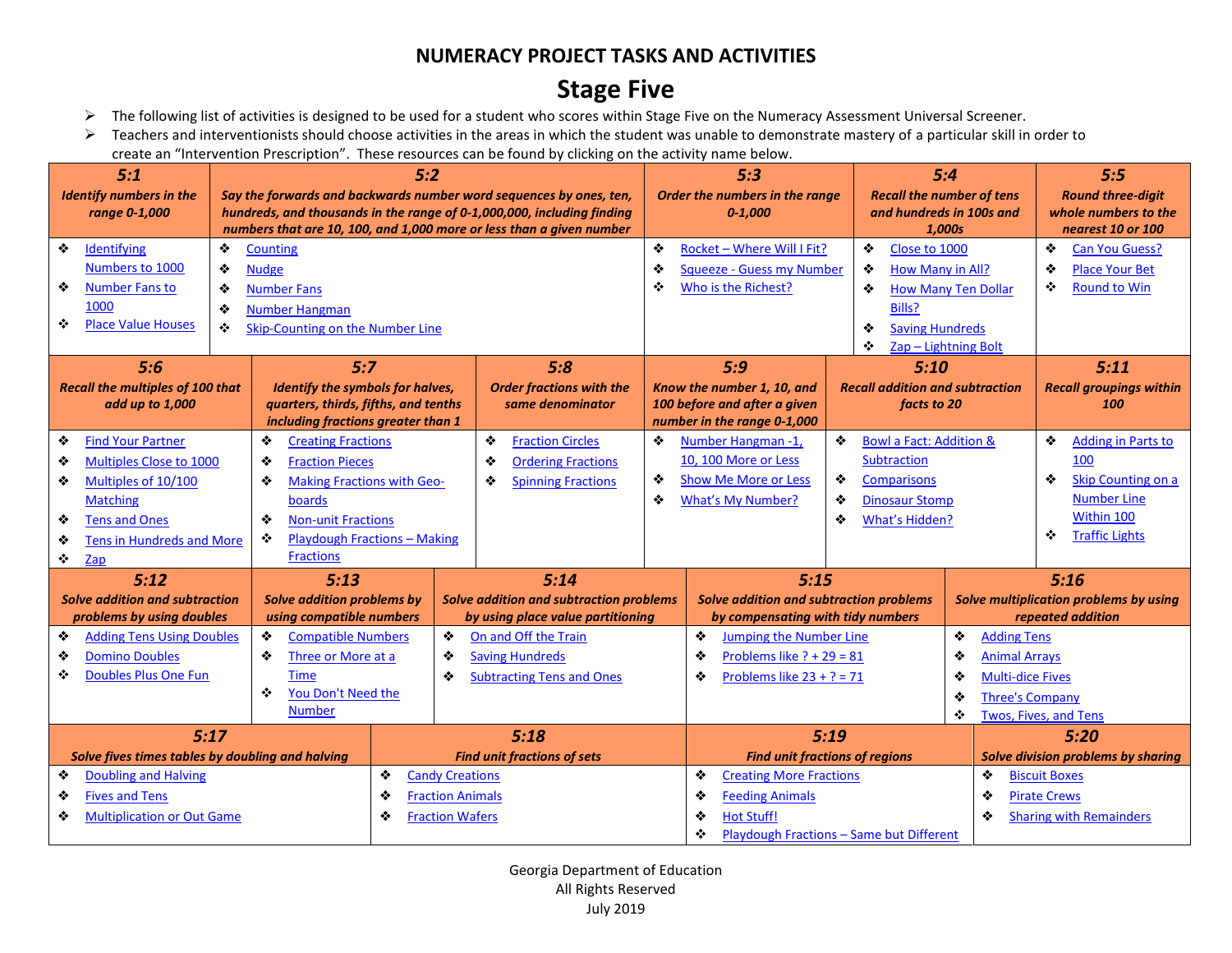## **Stage Six**

- ➢ The following list of activities is designed to be used for a student who scores at Stage Six on the Numeracy Assessment Universal Screener.
- ➢ Teachers and interventionists should choose activities in the areas in which the student was unable to demonstrate mastery of a particular skill in order to create an "Intervention Prescription".
- $\triangleright$  These resources can be found by clicking on the activity name below.

|                  | 6:1<br><b>Recall the multiplication</b><br>and division facts for the<br>multiples of 2,3,5, and 10                                                                                                                                                                                     |                  | 6:2<br><b>Recall multiplication to</b><br>10 x 10, and the<br>corresponding division<br>facts                       | 6:3<br><b>Recall groupings of twos,</b><br>threes, fives, and tens that<br>are numbers to 100 and the<br>resulting remainders                |                                                                                                            |                                                                         | 6:4<br><b>Identify all of the</b><br>numbers in the range<br>0-1,000,000                                                                                                                                                                                                       |                                                                                                                  | 6:5<br>Say the forwards and backwards whole<br>number word sequences by ones, tens,<br>hundreds, and thousands in the range of<br>0-1,000,000 including finding numbers<br>that are 10, 100, and 1,000 more or less<br>than a given number |                                                                                            | 6:6<br>Order whole numbers in the<br>range of<br>$0 - 1,000,000$                                                                                                                                                       |  |
|------------------|-----------------------------------------------------------------------------------------------------------------------------------------------------------------------------------------------------------------------------------------------------------------------------------------|------------------|---------------------------------------------------------------------------------------------------------------------|----------------------------------------------------------------------------------------------------------------------------------------------|------------------------------------------------------------------------------------------------------------|-------------------------------------------------------------------------|--------------------------------------------------------------------------------------------------------------------------------------------------------------------------------------------------------------------------------------------------------------------------------|------------------------------------------------------------------------------------------------------------------|--------------------------------------------------------------------------------------------------------------------------------------------------------------------------------------------------------------------------------------------|--------------------------------------------------------------------------------------------|------------------------------------------------------------------------------------------------------------------------------------------------------------------------------------------------------------------------|--|
| ❖<br>❖<br>❖<br>❖ | <b>Beep</b><br><b>Bowl a Fact</b><br><b>Dividing: Thinking</b><br><b>About Multiplication</b><br><b>Using Calculators</b>                                                                                                                                                               | ❖<br>❖<br>❖<br>❖ | Beep to 10<br>If You Know<br>Knock 'em Down<br><b>Multiplication Cards</b>                                          | ❖<br><b>Bead Strings</b><br>❖<br><b>Dividing? Think About</b><br><b>Multiplying First</b><br>❖<br>Skip-Counting on the<br><b>Number Line</b> |                                                                                                            | ❖<br>❖<br>❖                                                             | Number Fans to a<br><b>Million</b><br>Number Hangman to<br>a Million<br><b>Place Value Houses</b><br>to a Million                                                                                                                                                              | ❖<br>Counting<br>❖<br>❖                                                                                          | <b>A Million Number Fan</b><br><b>Starting Point</b>                                                                                                                                                                                       |                                                                                            | ❖<br>To a Million and<br><b>Beyond</b><br>❖<br><b>Unlock the Order</b><br>❖<br>Who Wants to Be a<br>Millionaire?                                                                                                       |  |
|                  | 6:7<br><b>Read decimals with tenths, counts</b><br>forwards and backwards in tenths,<br>order decimals with tenths                                                                                                                                                                      |                  | 6:8<br><b>Recall groupings within</b><br>1,000,<br>$(e.g. 240 + 760)$                                               | 6:9<br>Round whole numbers to the<br>nearest 10, 100, or 1000                                                                                |                                                                                                            | 6:10<br>Find out how many ones, tens,<br>hundreds, and thousands are in |                                                                                                                                                                                                                                                                                |                                                                                                                  | 6:11<br><b>Find the number of tenths</b><br>and hundredths in decimals<br>to two places                                                                                                                                                    |                                                                                            | 6:12<br><b>Round decimals with up to</b><br>two places to the nearest<br>whole number                                                                                                                                  |  |
| ❖<br>❖<br>❖<br>❖ | <b>Decimal Card Ordering</b><br><b>Reading Decimal Fractions</b><br><b>Rocket Decimals</b><br>Squeeze - Guess My Decimal                                                                                                                                                                |                  | ❖<br>Base Ten to 1,000<br>❖<br><b>Saving Hundreds</b><br>❖<br><b>Tens and</b><br><b>Hundreds and</b><br><b>More</b> | ❖<br>❖<br>❖<br>1.000<br>❖                                                                                                                    | Can You Guess to 1,000?<br>Place Your Bet to 1.000<br>Round to 10, 100, and<br><b>Sensible Differences</b> |                                                                         | all of a whole number<br>❖<br>❖<br><b>Building Decimals</b><br><b>Changing Money</b><br><b>How Many Tens and</b><br>❖<br><b>Decimal Designs</b><br>❖<br>Hundreds?<br>❖<br><b>Representing Decimals</b><br>❖<br><b>Large Numbers Roll Over</b><br>❖<br><b>Zap Whole Numbers</b> |                                                                                                                  |                                                                                                                                                                                                                                            |                                                                                            | ❖<br><b>Linking Money and</b><br><b>Decimal Fractions</b><br>❖<br><b>Making Money by</b><br>Rounding<br>❖<br>Rounding to the<br><b>Nearest Whole Number</b><br>$\mathcal{L}_{\mathcal{C}}$<br><b>Sensible Rounding</b> |  |
|                  | 6:13<br>Identify symbols for any fractions,<br>including tenths, hundredths,<br>thousandths.                                                                                                                                                                                            |                  |                                                                                                                     | 6:14<br>Ask the forwards and<br>backwards word sequences for<br>halves, quarters, thirds, fifths,                                            |                                                                                                            | 6:15<br><b>Order and compare unit fractions</b>                         |                                                                                                                                                                                                                                                                                | 6:16<br><b>Rename improper fractions as mixed</b><br>numbers and position improper<br>fractions on a number line |                                                                                                                                                                                                                                            |                                                                                            | 6:17<br>Solve addition and subtraction<br>problems by going through tens                                                                                                                                               |  |
| ❖<br>❖<br>❖<br>❖ | and tenths<br>and those greater than 1<br>❖<br>Beep, Beep<br>❖<br><b>Fraction Pieces</b><br>❖<br><b>Creating Fractions</b><br>❖<br><b>Improper Fractions</b><br>❖<br><b>Fraction Fraction</b><br><b>Non-Unit Fractions</b><br>❖<br>❖<br><b>More Fractions</b><br><b>Show a Fraction</b> |                  |                                                                                                                     |                                                                                                                                              | <b>Open Number Lines</b><br>❖<br><b>Unit Fraction Card Ordering</b><br>❖<br>Who Has More Cake?<br>❖        |                                                                         | <b>Trains</b>                                                                                                                                                                                                                                                                  | ❖<br><b>Fractions Greater Than 1</b><br>❖<br><b>Fractions on a Number Line</b><br>❖                              |                                                                                                                                                                                                                                            | <b>Finding Groups of 10</b><br><b>Subtraction In Parts</b><br><b>Subtraction With Tens</b> |                                                                                                                                                                                                                        |  |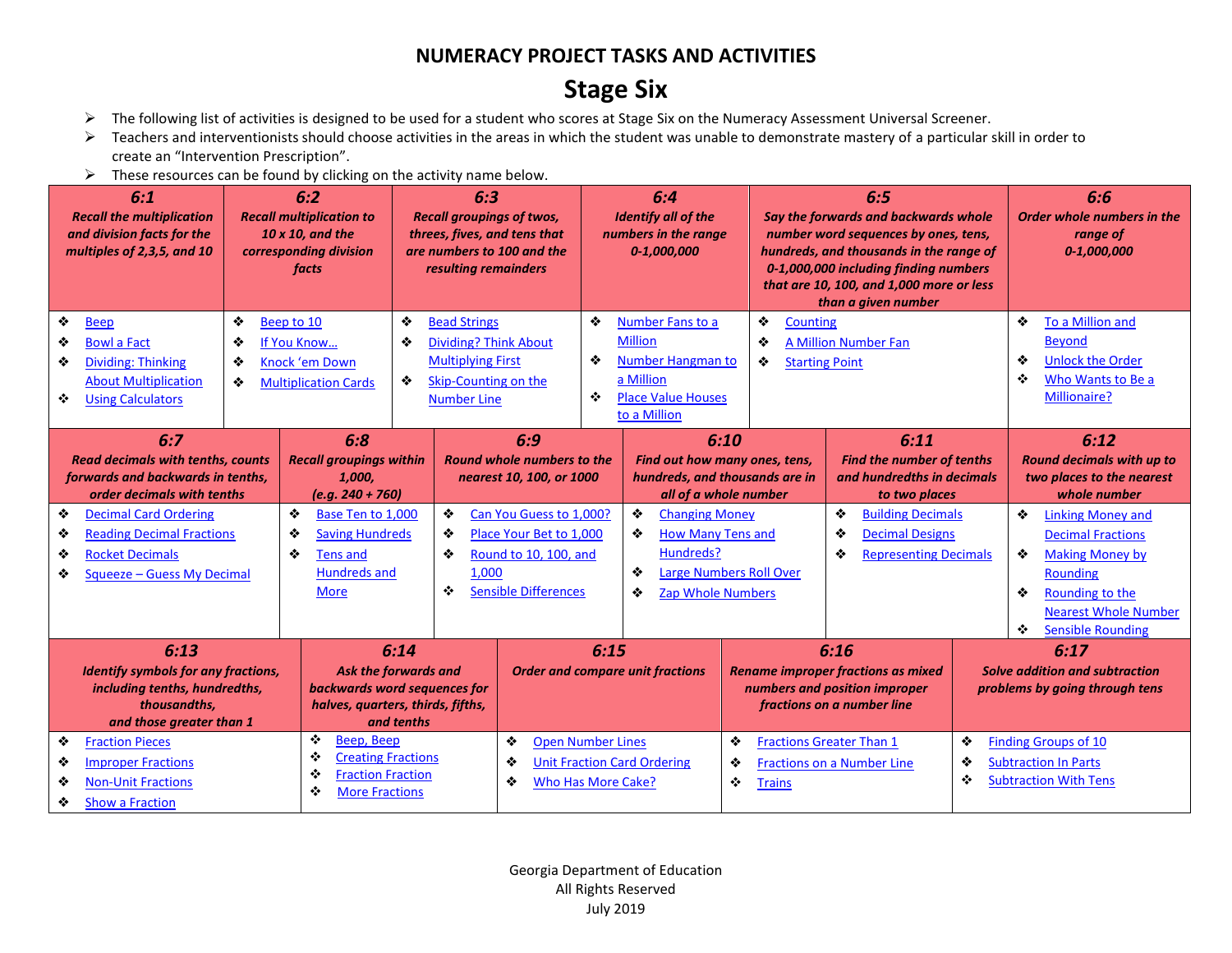| 6:18<br>Solve addition and subtraction<br>problems by using place value                                                                                       | 6:19<br>Solve addition and subtraction<br>problems by looking for compatible<br>numbers                                        | 6:20<br><b>Solve addition and subtraction</b><br>problems by compensating with<br>tidy numbers (including equal<br>additions) | 6:21<br>Solve subtraction problems by using<br>reversing                                                                                                                                                                                 | 6:22<br>Solve addition and subtraction<br>problems using decomposition,<br>leading to a written algorithm                                                                           |  |
|---------------------------------------------------------------------------------------------------------------------------------------------------------------|--------------------------------------------------------------------------------------------------------------------------------|-------------------------------------------------------------------------------------------------------------------------------|------------------------------------------------------------------------------------------------------------------------------------------------------------------------------------------------------------------------------------------|-------------------------------------------------------------------------------------------------------------------------------------------------------------------------------------|--|
| ❖<br><b>Adding Using Place Value</b><br>❖<br>Adding, Subtracting, and<br><b>Place Value</b><br>❖<br><b>How Many Ten Dollar</b><br>Notes?                      | ❖<br><b>Addition and Subtraction Pick 'n</b><br><b>Mix</b><br>Make 100. Make 1,000<br>❖<br>❖<br><b>Subtraction Train</b>       | <b>Equal Additions</b><br>❖<br>❖<br><b>Near Doubles</b><br>When One Number Is Near a<br>❖<br><b>Hundred</b>                   | ❖<br>Don't Subtract, Add!<br>❖<br>Problems like $37 + ? = 79$<br>❖<br>Problems like $67 - ? = 34$<br>❖<br><b>Reversing Addition</b><br>❖<br><b>Subtraction to Subtraction</b><br><b>When Subtraction Becomes</b><br>❖<br><b>Addition</b> | ❖<br>A Standard Written Form for<br><b>Addition</b><br>❖<br>Close to 100 or 1,000<br>❖<br><b>Decomposition - A Written Form</b><br>of Subtraction<br><b>Mental or Written?</b><br>❖ |  |
| 6:23<br>Choose critically from a range of<br>mental strategies to solve<br>addition and subtraction<br>problems                                               | 6:24<br>Derive multiplication facts from 2, 5,<br>and 10 times tables                                                          | 6:25<br>Change the order of the factors to<br>make multiplication facts                                                       | 6:26<br>Multiply by 10s, 100s, 1000s and<br>other multiples of 10                                                                                                                                                                        | 6:27<br><b>Solve multiplication and division</b><br>problems by using multiplication facts                                                                                          |  |
| ❖<br>A Balancing Act<br><b>Checking Addition and</b><br>❖<br><b>Subtraction by Estimation</b><br>Who is Going to Win?<br>❖                                    | A Little Bit More/ A Little Bit Less<br>❖<br><b>Bug Flip Multiplication</b><br>❖<br>❖<br><b>Fun with Fives</b>                 | ❖<br>Four in A Row Multiplication<br>❖<br><b>Multiplication Madness</b><br><b>Turn Abouts</b><br>❖                            | ❖<br><b>Multiplying Tens</b><br>❖<br><b>Roll and Spin</b><br>❖<br>Sherpa (Tensing)                                                                                                                                                       | <b>Dividing Candy by Multiplying</b><br>❖<br>❖<br><b>Goesintas</b><br>❖<br>Long Jumps                                                                                               |  |
| 6:28<br>Solve problems using a<br>combination of addition,<br>subtraction, multiplication,<br>division mental strategies                                      | 6:29<br><b>Find fractions of a set using</b><br>multiplication and division                                                    | 6:30<br><b>Find fractions of regions</b>                                                                                      | 6:31<br><b>Solve division problems involving</b><br>fractions                                                                                                                                                                            |                                                                                                                                                                                     |  |
| ❖<br><b>Bowling for Facts</b><br>Mixing the Methods -<br>❖<br><b>Mental Exercises</b><br><b>Multiplication Smorgasboard</b><br>❖<br><b>People's Ages</b><br>❖ | <b>Birthday Cakes</b><br>❖<br>Candy is Dandy<br>❖<br><b>Helping a Farmer</b><br>❖<br><b>Fractions Times Whole Numbers</b><br>❖ | ❖<br><b>Cuisenaire Rod Fractions</b><br><b>Fractional Blocks</b><br>❖<br><b>Pattern Block Fractions</b><br>❖                  | <b>Sharing and Partitioning</b><br>❖<br>٠<br><b>Sharing Fabric</b><br>❖<br><b>Sharing Pizza</b>                                                                                                                                          |                                                                                                                                                                                     |  |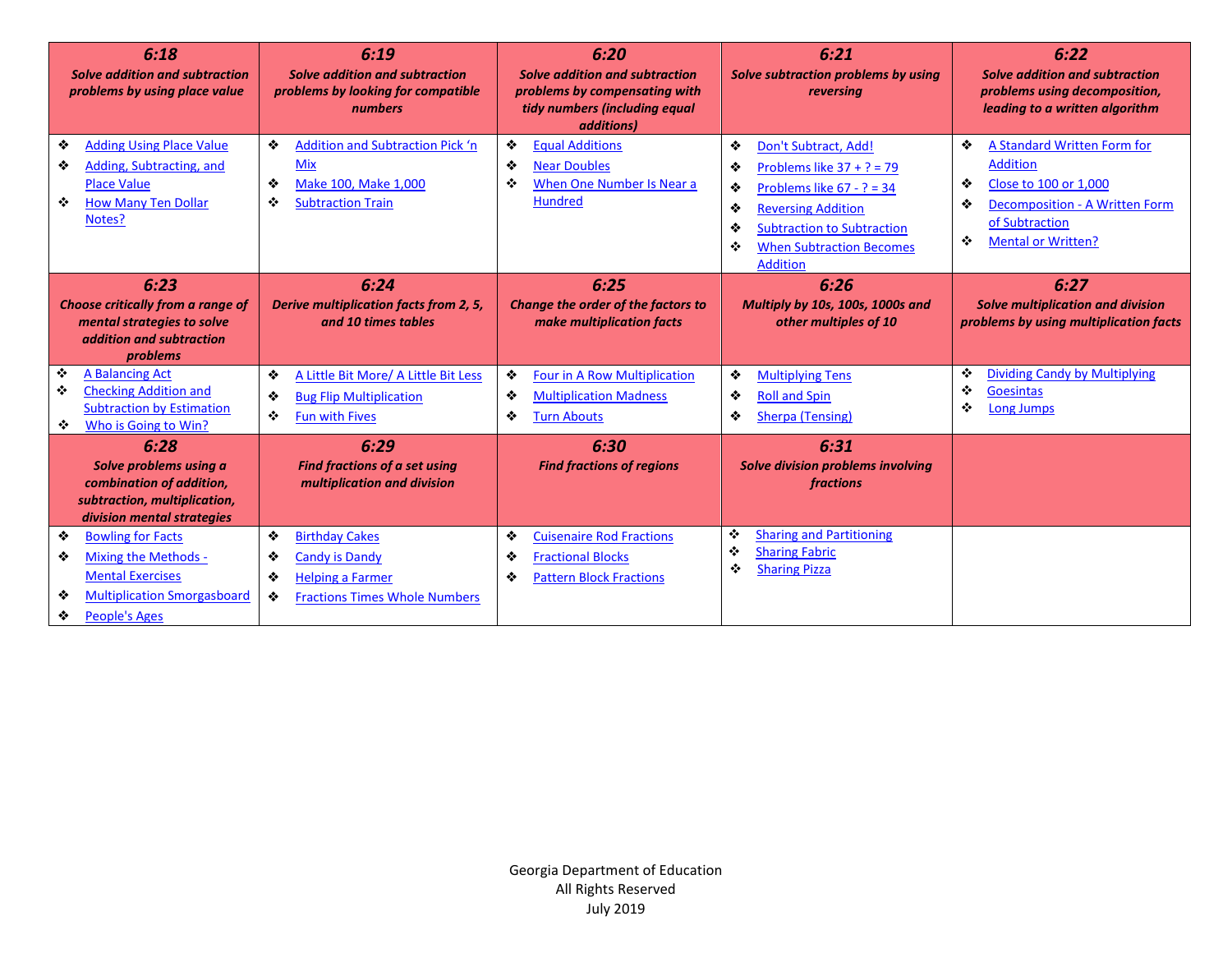## **Stage Seven**

- ➢ The following list of activities is designed to be used for a student who scores at Stage Seven on the Numeracy Assessment Universal Screener.
- ➢ Teachers and interventionists should choose activities in the areas in which the student was unable to demonstrate mastery of a particular skill in order to create an "Intervention Prescription".
- $\triangleright$  These resources can be found by clicking on the activity name below.

| 7:1<br><b>Know benchmarks for</b><br>converting between<br>common fractions,<br>decimals and percentages                                         | 7:2<br><b>Identify and order</b><br>decimals to three places                                                                                                              |                                                                                                   | 7:3<br>Say the number one-<br>thousandth, one-<br>hundredth, one-tenth, one,<br>and ten, etc., before and<br>after any given number | 7:4<br><b>Round whole numbers and</b><br>decimals, with up to two<br>places, to the nearest<br>whole number, or tenth                                                                             |                                  | 7:5<br><b>Find the number of</b><br>tenths, hundredths, and<br>one-thousandths in<br>numbers of up to three<br>decimal places           | 7:6<br>Use multiplication to solve<br>addition and subtraction<br>problems                                                                                                                                             |
|--------------------------------------------------------------------------------------------------------------------------------------------------|---------------------------------------------------------------------------------------------------------------------------------------------------------------------------|---------------------------------------------------------------------------------------------------|-------------------------------------------------------------------------------------------------------------------------------------|---------------------------------------------------------------------------------------------------------------------------------------------------------------------------------------------------|----------------------------------|-----------------------------------------------------------------------------------------------------------------------------------------|------------------------------------------------------------------------------------------------------------------------------------------------------------------------------------------------------------------------|
| ❖<br><b>Bead Strings</b><br><b>Deci-Mats</b><br>❖<br>❖<br><b>Mystery Decimals</b>                                                                | ❖<br><b>Card Ordering</b><br>❖<br><b>Rocket - Where Will I</b><br>Fit?<br>❖<br>Who Wins?                                                                                  | ❖<br>Hangman<br>❖<br>❖<br><b>Nudge</b><br>❖<br><b>Number Fans</b>                                 | <b>More Reading of Decimals</b>                                                                                                     | ❖<br><b>Rounding Decimals</b><br>❖<br><b>Sensible Rounding</b><br>❖<br><b>Swedish Rounding</b><br>❖<br><b>Whole Number Rounding</b>                                                               |                                  | ❖<br><b>Building Decimals</b><br>❖<br>Tens in Hundreds and<br><b>More</b><br>❖<br><b>Measurement and</b><br><b>Zeros</b>                | ❖<br><b>Adding Sequences</b><br>❖<br><b>Average Ability</b><br>❖<br>Multiple Ways to Add and<br>Subtract                                                                                                               |
| 7:7<br>Use a range of strategies to<br>solve problems that involve<br>a combination of addition,<br>subtraction, multiplication,<br>and division | 7:8<br>Solve multiplication and<br>division problems by<br>using place value                                                                                              |                                                                                                   | 7:9<br><b>Solve multiplication and</b><br>division problems by using<br>tidy numbers                                                | 7:10<br><b>Solve multiplication and</b><br>division problems by using<br>proportional adjustment                                                                                                  |                                  | 7:11<br><b>Solve multiplication and</b><br>division problems by<br>splitting factors                                                    | 7:12<br><b>Solve division problems</b><br>that involve remainders                                                                                                                                                      |
| <b>Dolphin Watching</b><br>❖<br><b>Order of Operations</b><br>❖<br><b>Strategy Practice</b><br>❖                                                 | ❖<br><b>Cross Products</b><br>❖<br><b>Division with Tenths</b><br>❖<br><b>Multiplication with</b><br><b>Tenths</b>                                                        | ❖<br><b>Dice Doubles</b><br>❖<br><b>Multiplication</b><br>Smorgasboard<br>❖<br><b>Paper Power</b> |                                                                                                                                     | ❖<br><b>Cut and Paste</b><br><b>Doubling and Halving</b><br>❖<br>Multiplying by 25<br>❖<br><b>Proportional Packets</b><br>❖<br>The Equals Sign Again<br>❖<br>❖<br><b>The Royal Cooking Lesson</b> |                                  | ❖<br><b>Factor Leapfrog</b><br>❖<br><b>Fun with Fives</b><br>Little Bites at Big<br>❖<br><b>Multiplications and</b><br><b>Divisions</b> | ❖<br><b>Introducing Decimal</b><br><b>Fraction Place Value</b><br>❖<br><b>Pattern Work - Applying</b><br><b>Remainders</b><br>❖<br><b>Remainders</b><br>❖<br>Remainders on a<br>Calculator<br>÷<br><b>Sorting Mail</b> |
| 7:13<br><b>Solve division problems</b><br>that have fractional<br>solutions                                                                      | 7:14<br>Solve addition and subtraction<br>problems with integers (positive and<br>negative numbers)                                                                       |                                                                                                   | with related denominators                                                                                                           | 7:15<br>Solve problems that involve<br>adding and subtracting fractions                                                                                                                           |                                  | 7:16<br>Solve problems that involve<br>adding and subtracting<br><i>decimals</i>                                                        | 7:17<br><b>Find fractions of regions using</b><br>reunitizing, e.g., three quarters<br>of a half is three eighths                                                                                                      |
| <b>Division-Which Way Does</b><br>❖<br>it Go?<br>Money, Money, Money<br>❖<br><b>Remainders</b><br>❖                                              | 6 Minus 8 Does Work!<br>❖<br><b>Bucket Balance</b><br>❖<br><b>Dollars and Bills</b><br>❖<br><b>Dropping and Rising Temperatures</b><br>❖<br>❖<br><b>Hills and Valleys</b> |                                                                                                   | ❖<br><b>Create Three</b><br><b>Estimating with Fractions</b><br>❖<br>❖<br><b>Packets of Lollies</b>                                 |                                                                                                                                                                                                   | ❖<br>❖<br>❖<br><b>Beautiful?</b> | <b>Adding with Decimal Fractions</b><br><b>Fractional Blocks</b><br><b>How Can Two Decimals So Ugly</b><br><b>Make One Decimal So</b>   | ❖<br><b>Bits and Pieces</b><br>❖<br><b>Fractions in Room 7</b><br>❖<br><b>Shaping Up</b>                                                                                                                               |

Georgia Department of Education All Rights Reserved July 2019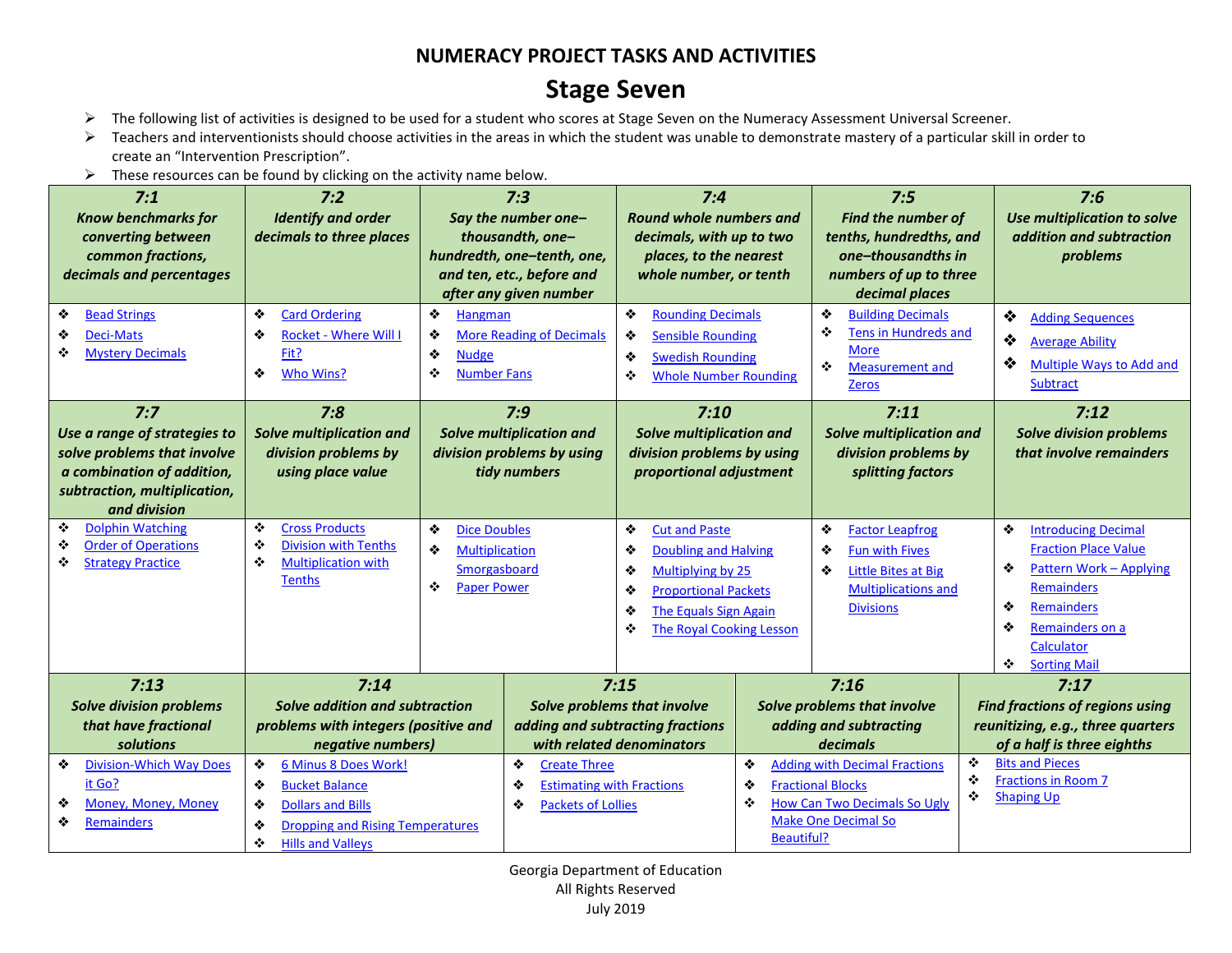|             | 7:18<br><b>Find fractions of whole</b><br>number amounts using<br>multiplication and division                                                |             | 7:19<br><b>Estimate and find</b><br>percentages of whole<br>number amounts using<br>benchmark percentages          |             | 7:20<br><b>Find equivalent fractions</b>                                                   |             | 7:21<br><b>Order fractions based on</b><br>their magnitude         |             | 7:22<br>Solve simple rate<br>problems using<br>multiplication                         |             | 7:23<br><b>Find equivalent ratios</b><br>and express them as<br>equivalent fractions    |
|-------------|----------------------------------------------------------------------------------------------------------------------------------------------|-------------|--------------------------------------------------------------------------------------------------------------------|-------------|--------------------------------------------------------------------------------------------|-------------|--------------------------------------------------------------------|-------------|---------------------------------------------------------------------------------------|-------------|-----------------------------------------------------------------------------------------|
| ❖<br>❖<br>❖ | <b>Fractions Times Whole</b><br><b>Numbers</b><br><b>Little Halves and Big</b><br>Quarters<br><b>Whole Numbers Times</b><br><b>Fractions</b> | ❖<br>❖<br>❖ | 50% on is Not the Same<br>as 50% off!<br><b>Sales Tax Rules</b><br>Percentage Increases &<br>Decreases in One Step | ❖<br>❖<br>❖ | <b>Equivalent Fractions</b><br>Little Halves and Big<br>Quarters<br>The Same but Different | ❖<br>❖<br>❖ | <b>Meter Strips</b><br><b>Who Gets More?</b><br>Who Has More Cake? | ❖<br>❖<br>❖ | <b>Comparing by Finding</b><br>Rates<br><b>Rates of Change</b><br><b>Seed Packets</b> | ❖<br>❖<br>❖ | 50% on is not the same<br>as 50% off!<br><b>Bean Brains</b><br><b>Munching Monarchs</b> |